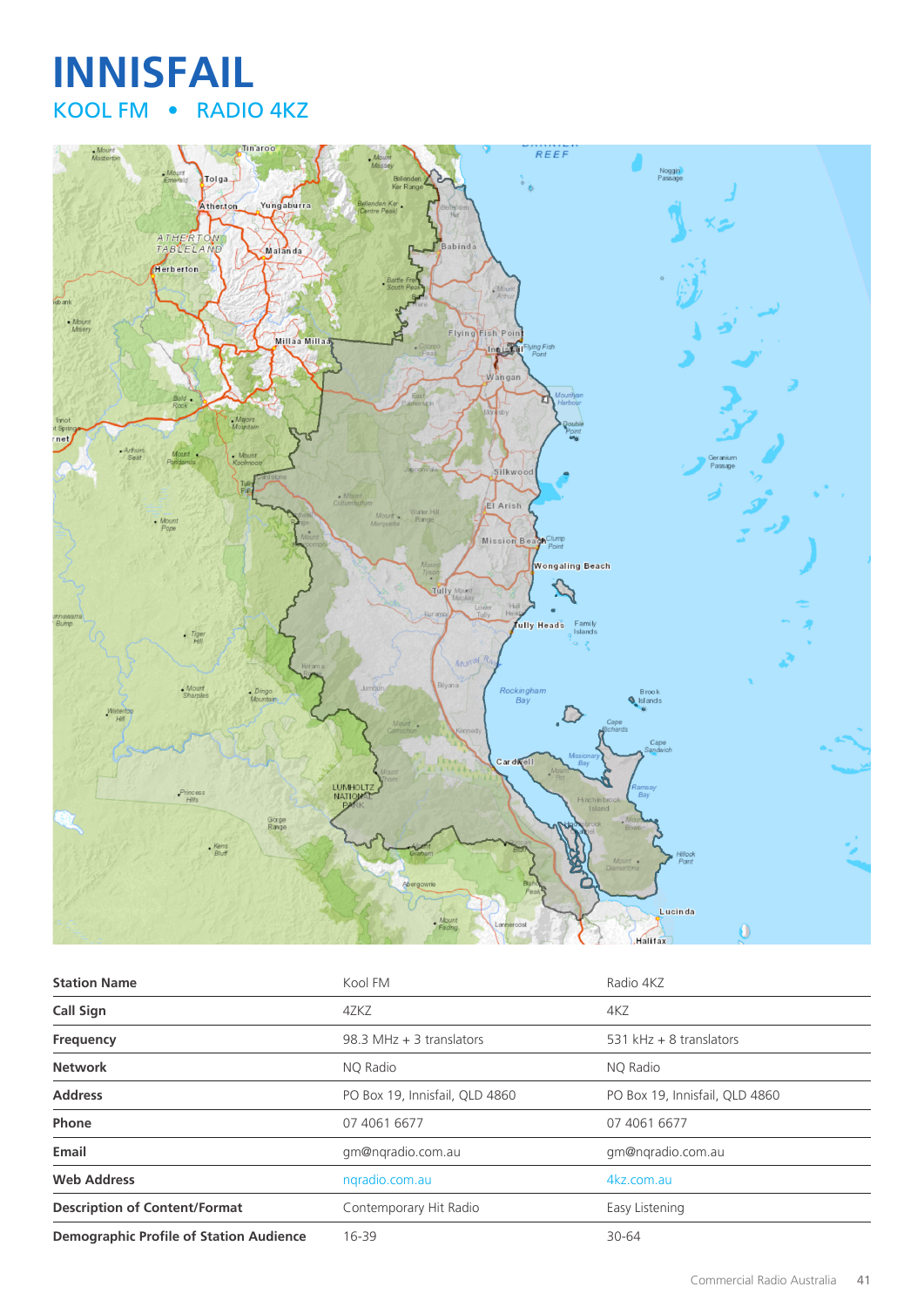Innisfail lies on the far north Queensland coast, less than 95 kilometres south of Cairns. 4KZ and KOOL FM 98.3's licence area covers the region just south of Cairns, Babinda (within the Cairns City Council area), Innisfail, Tully and Cardwell in the south. Kool FM extends their broadcast area covering Cardwell on 91.9FM and Babinda on 94.9FM. 4KZ coverage area extends to Ingham, Karumba, Cardwell, Babinda, Mission Beach, Tully and Hinchinbrook with translators in each of these towns. 4KZ also broadcasts on shortwave 5055 kHz.

In comparison to the 2011 census the population is steady, increased by only 0.99% to 33,080. Over 55% of the population in the radio licence area is aged 40 years and over. The birthplace for 81% of the population was Oceania including Australian, New Zealander, Indigenous and Islander persons. Innisfail and Ingham have a significant number of people of Mediterranean descent.

Of the 5,306 people attending an educational institution, 49% were in infants or primary, 38% were attending a secondary educational institution, 7% attending University or another tertiary institution and 5% attending TAFE. Of the 10,521 people who already have a tertiary qualification, 22% have a degree and 78% have a certificate, diploma or another tertiary qualification.

The tropical coast has a high level of home ownership. Of the total dwellings in Innisfail (12,280), 40% are owned outright and 26% are mortgaged. Private rental properties represent 27% of total dwellings. 25% of the total households (12,175) in Innisfail have a household income range between \$21,000 – \$41,999pa, 27% between \$42,000 – \$77,999pa, 12% between \$78,000 – \$103,999pa, and 18% over \$104,000pa.

#### **AGRICULTURE**

Tourism, fishing and rare tropical fruit production are important local industries. There were over 184 thousand orchard fruit and nut trees in the region. The area is also a major producer of sugar with six local sugar mills including Victoria Mill at Ingham, which is the largest sugar mill in Australia.

The Innisfail radio licence area includes over 26 thousand beef cattle.

#### EMPLOYMENT

The majority (57%) of the labour force of 15,408 is employed full time. The main industries of employment are:

- Agriculture Forestry and Fishing;
- Education and Training/Health Care and Social Assistance; and
- Wholesale Trade/Retail Trade/Accommodation and Food Services.

Although the area is primarily a farming district, there are some significant non-agricultural industries in the area. These include several large engineering works, foundry and a rotational plastics moulding factory. Over 22% of the workforce is employed in agriculture.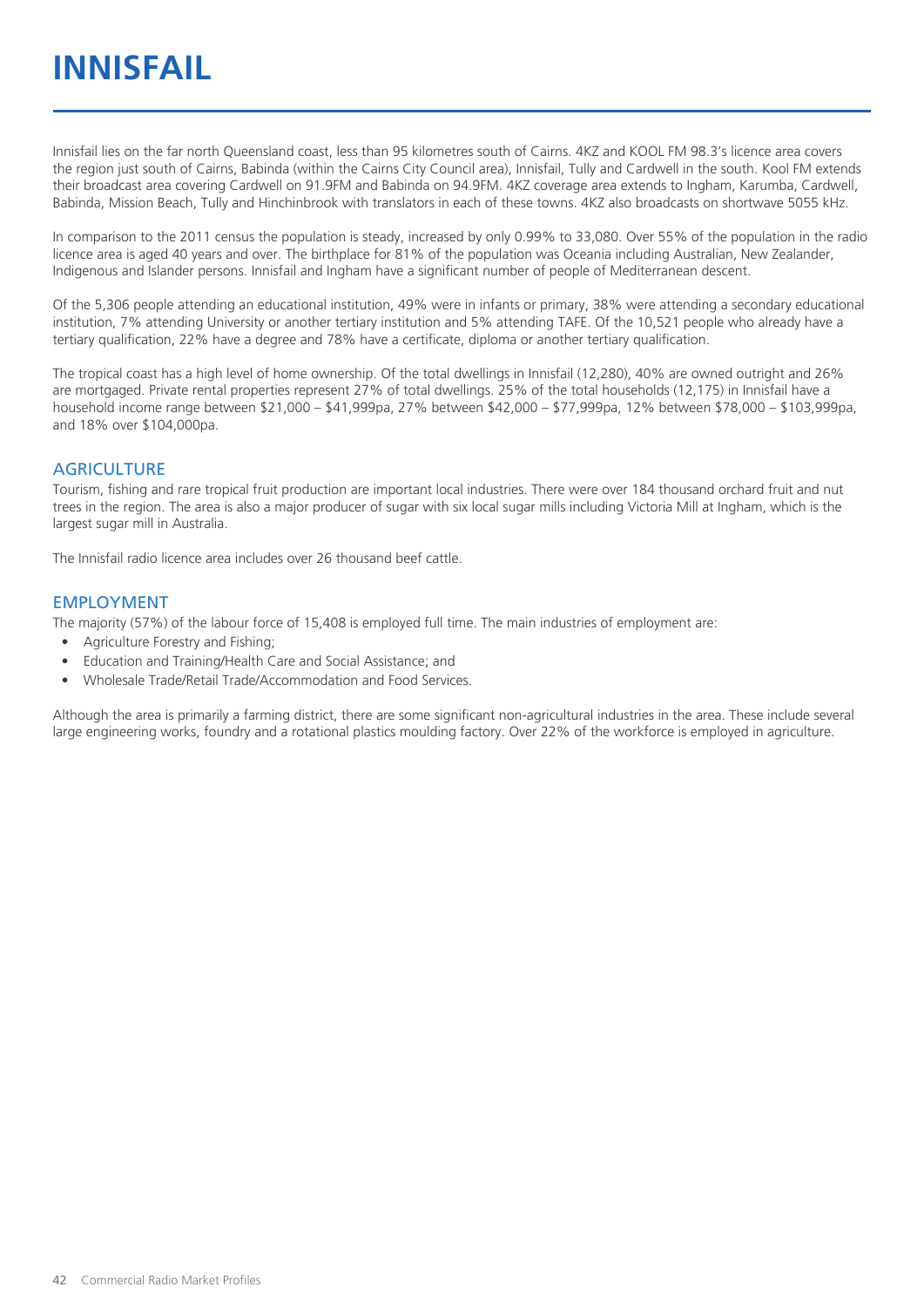# **INNISFAIL**

### AGE COHORTS

| Age                   | Male   | Female | Total    | <b>Market</b><br>population |
|-----------------------|--------|--------|----------|-----------------------------|
| $10 +$ years          | 14,990 | 14,072 | 29,062   | 87.85%                      |
| 0-9 years             | 2,126  | 1,892  | 4,018    | 12.15%                      |
| 10-17 years           | 1,783  | 1,454  | 3,237    | 9.79%                       |
| 18-24 years           | 1,108  | 975    | 2,083    | 6.3%                        |
| 25-39 years           | 2,561  | 2,670  | 5,231    | 15.81%                      |
| 40-54 years           | 3,405  | 3,327  | 6,732    | 20.35%                      |
| 55-64 years           | 2,744  | 2,520  | 5,264    | 15.91%                      |
| 65-74 years           | 2,085  | 1,803  | 3,888    | 11.75%                      |
| 75+ years             | 1,304  | 1,323  | 2,627    | 7.94%                       |
| Total 2011 population | 16,972 | 15,784 | 32,756   |                             |
| Total 2016 population | 17,116 | 15,964 | 33,080   | 100%                        |
| % change 2011-2016    |        |        | $0.99\%$ |                             |

#### LABOUR FORCE

| <b>Employment classification</b> | Total  | Labour force |
|----------------------------------|--------|--------------|
| Full-time employed               | 8,709  | 56.52%       |
| Part-time employed               | 4,662  | 30.26%       |
| Not stated employed              | 884    | 5.74%        |
| Unemployed                       | 1.153  | 7.48%        |
| <b>Total labour force</b>        | 15,408 | 100%         |

#### HOUSEHOLD INCOME

| Income range (pa)       | Total  | Occupied<br>dwellings |
|-------------------------|--------|-----------------------|
| $$0 - $7,749$           | 256    | $2.1\%$               |
| $$7,750 - $20,999$      | 717    | 5.89%                 |
| $$21,000 - $41,999$     | 2,992  | 24.57%                |
| $$42,000 - $77,999$     | 3,287  | 27%                   |
| $$78,000 - $103,999$    | 1,419  | 11.66%                |
| $$104,000 - $129,999$   | 985    | 8.09%                 |
| $$130,000 - $155,999$   | 478    | 3.93%                 |
| $$160,000 - $181,999$   | 257    | 2.11%                 |
| $$182,000 - $207,999$   | 160    | 1.31%                 |
| $$208,000+$             | 296    | 2.43%                 |
| Not stated              | 1,328  | 10.91%                |
| <b>Total households</b> | 12,175 | 100%                  |

#### FAMILY STRUCTURE

| <b>Type of family</b>         | <b>Total</b> | <b>Total families</b> |
|-------------------------------|--------------|-----------------------|
| Couple families - Children    | 3,127        | 36.14%                |
| Couple families - No children | 4.090        | 47.27%                |
| Single parents                | 1.337        | 15.45%                |
| Other families                | 98           | 1.13%                 |
| <b>Total families</b>         | 8,652        | 100%                  |

## **OCCUPATION**

| <b>Employment classification</b>                                     | <b>Total</b> | <b>Occupations</b> |
|----------------------------------------------------------------------|--------------|--------------------|
| Managers/Professionals                                               | 3.851        | 27.12%             |
| Technicians & trade workers/<br>Community & personal service workers | 3,318        | 23.37%             |
| Clerical & administrative workers                                    | 1,459        | 10.27%             |
| Sales workers                                                        | 1,167        | 8.22%              |
| Machinery operators & drivers/Labourers                              | 4.180        | 29.44%             |
| Not stated                                                           | 225          | 1.58%              |
| <b>Total</b>                                                         | 14,200       | 100%               |

#### INDUSTRY

| Industry                                                                                                      | Total  | Workforce |
|---------------------------------------------------------------------------------------------------------------|--------|-----------|
| Agriculture, forestry & fishing                                                                               | 3,098  | 22.31%    |
| Mining                                                                                                        | 266    | 1.92%     |
| Manufacturing/Electricity, gas, water &<br>waste services/Construction                                        | 2,091  | 15.06%    |
| Wholesale trade/Retail trade/<br>Accommodation & food services                                                | 2.251  | 16.21%    |
| Transport, postal & warehousing/<br>Information, media & communications                                       | 624    | 4.49%     |
| Financial & insurance services/<br>Rental hiring & real estate services/<br>Administration & support services | 639    | 4.6%      |
| Professional scientific & technical services                                                                  | 363    | 2.61%     |
| Public administration & safety                                                                                | 735    | 5.29%     |
| Education & training/Health care &<br>social assistance                                                       | 2,513  | 18.09%    |
| Arts & recreation services                                                                                    | 136    | 0.98%     |
| Other services                                                                                                | 499    | 3.59%     |
| Not stated                                                                                                    | 674    | 4.85%     |
| <b>Total</b>                                                                                                  | 13,889 | 100%      |

#### ANNUAL HOUSEHOLD EXPENDITURE

| <b>Product or service</b>            | $$000's$ (pa) |
|--------------------------------------|---------------|
| Food & non-alcoholic beverages       | 141,322       |
| Alcoholic beverages                  | 20,346        |
| Clothing & footwear                  | 25,961        |
| Household furnishings & equipment    | 33,989        |
| Furniture & floor coverings          | 10,370        |
| Household appliances                 | 8,655         |
| Household services & operation       | 28,833        |
| Medical care & health expenses       | 50,544        |
| Motor vehicle purchase               | 35,380        |
| Motor vehicle running costs          | 89,276        |
| Recreation                           | 105,656       |
| Recreational & educational equipment | 26,414        |
| Holidays                             | 46,313        |
| Personal care                        | 17,868        |